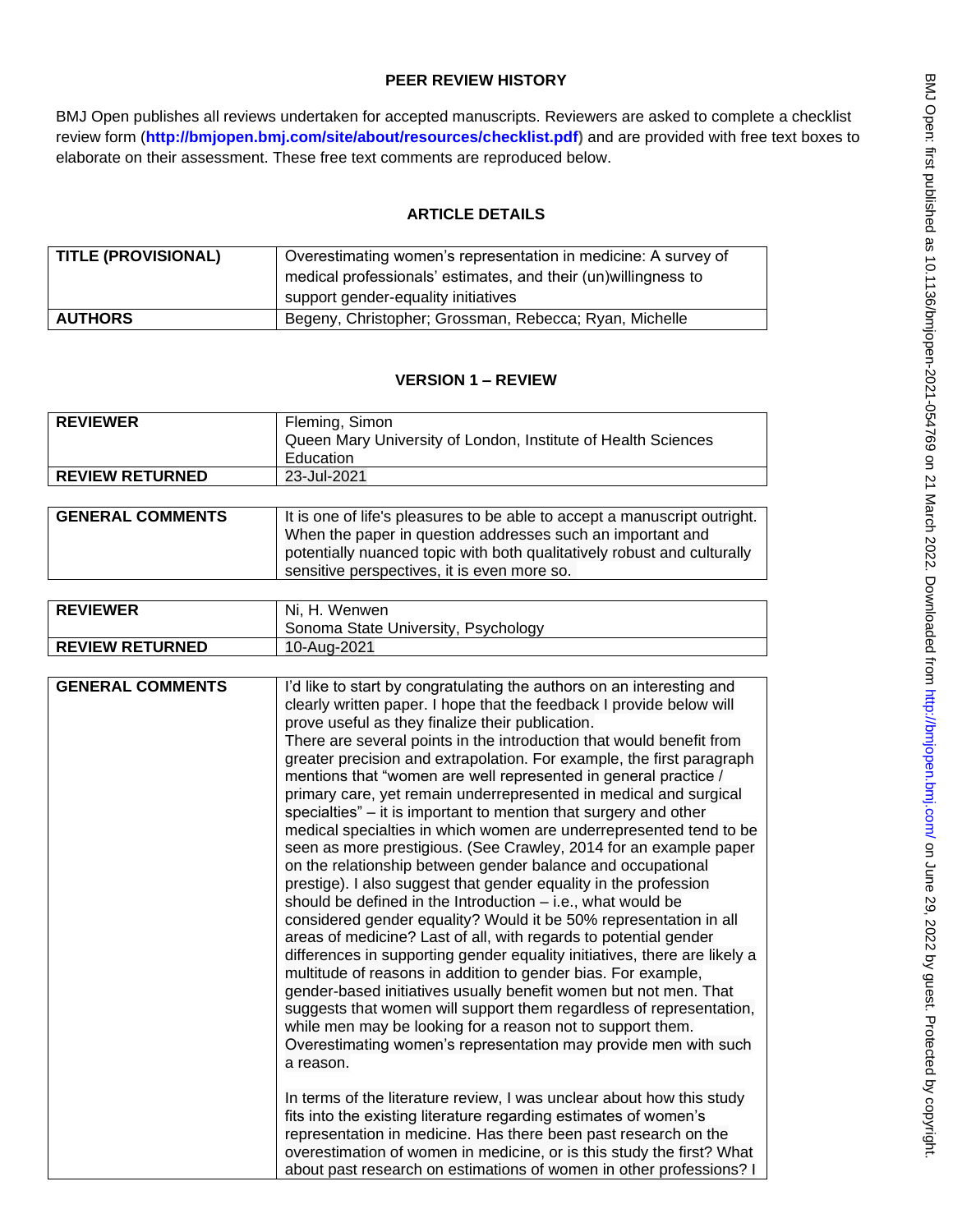| would recommend adding a literature review on the effects of biased      |
|--------------------------------------------------------------------------|
| estimates of group representation.                                       |
| Overall, I found the Methods section very clear. I do feel the paper     |
| would benefit from definitions of each type of doctor in the study -     |
| for example, I am unclear about the distinction between general          |
| practice and medicine, or junior doctors and consultant doctors.         |
| In terms of Results, I think that Table 2 should be broken out by the    |
| gender of respondent. I was very curious about whether men or            |
| women were more likely to overestimate women's representation in         |
| each area. I would also recommend breaking out the data by age of        |
| respondent and by respondent's role - in particular whether they are     |
| a manager or a supervisor. There are potentially greater implications    |
| for the biased estimations of people in positions of power (who make     |
| hiring decisions, etc.).                                                 |
| I am also interested in why the researchers think gender                 |
| stereotypical beliefs did not correlate with overestimations - that      |
| seems counterintuitive so it would be good to have more discussion       |
| of this finding.                                                         |
| In terms of future directions, I would be interested in the researchers' |
| views on what the data would look like if the respondents were from      |
|                                                                          |
| the general public, instead of medical professionals. What are the       |
| implications of the public overestimating the percentage of women in     |
| medicine vs. medical professionals' overestimation?                      |
| Last of all, some minor points:                                          |
| • STEMM should be written out the first time it is mentioned             |
| . In the first line of the current research section - "The current"      |
| research examines medical professionals' tendency to overestimate        |
| " - I would add the word "whether" - the introduction shouldn't          |
| be written as if overestimation is a given                               |
|                                                                          |
| References:                                                              |
| Crawley, D. (2014). Gender and perceptions of occupational               |
| prestige: Changes over 20 years. Sage Open, 4(1),                        |
| 2158244013518923.                                                        |

| <b>REVIEWER</b>         | Farkas, Amy H                                                                                                                                                                                                                                                                                                                                                                                                                                                                                                                                                                                                                                                             |
|-------------------------|---------------------------------------------------------------------------------------------------------------------------------------------------------------------------------------------------------------------------------------------------------------------------------------------------------------------------------------------------------------------------------------------------------------------------------------------------------------------------------------------------------------------------------------------------------------------------------------------------------------------------------------------------------------------------|
|                         | Medical College of Wisconsin, Division of General Internal Medicine                                                                                                                                                                                                                                                                                                                                                                                                                                                                                                                                                                                                       |
| <b>REVIEW RETURNED</b>  | 14-Oct-2021                                                                                                                                                                                                                                                                                                                                                                                                                                                                                                                                                                                                                                                               |
|                         |                                                                                                                                                                                                                                                                                                                                                                                                                                                                                                                                                                                                                                                                           |
| <b>GENERAL COMMENTS</b> | This is a very interesting paper that highlights the role that<br>perception versus reality plays in gender equity within medicine. This<br>is a very well done study. The paper is well written with a clear<br>description of their methodology and results. The discussion<br>highlights the importance of this work. My only suggestion to the<br>authors would be in their discussion they state that multiple<br>strategies might be needed in order to overcome the issue of<br>overestimation and I wonder if they could suggest some possible<br>strategies to foster support for gender equity programs. Beyond that<br>do not have any additional suggestions. |

| <b>REVIEWER</b>        | Holliday, Elizabeth<br>The University of Newcastle, Australia, Rm4107, Lvl4W |
|------------------------|------------------------------------------------------------------------------|
| <b>REVIEW RETURNED</b> | 02-Dec-2021                                                                  |

| <b>GENERAL COMMENTS</b> | This is an interested and well written paper with fascinating<br>conclusions. If these conclusions are valid, this paper would<br>represent an important addition to the literature.<br>While I greatly enjoyed reading the introduction, my review of the<br>methods and results was hampered by the very limited description of<br>statistical methods used. This made it difficult to understand how the |
|-------------------------|-------------------------------------------------------------------------------------------------------------------------------------------------------------------------------------------------------------------------------------------------------------------------------------------------------------------------------------------------------------------------------------------------------------|
|                         | analysis was performed, and how the results should be interpreted.                                                                                                                                                                                                                                                                                                                                          |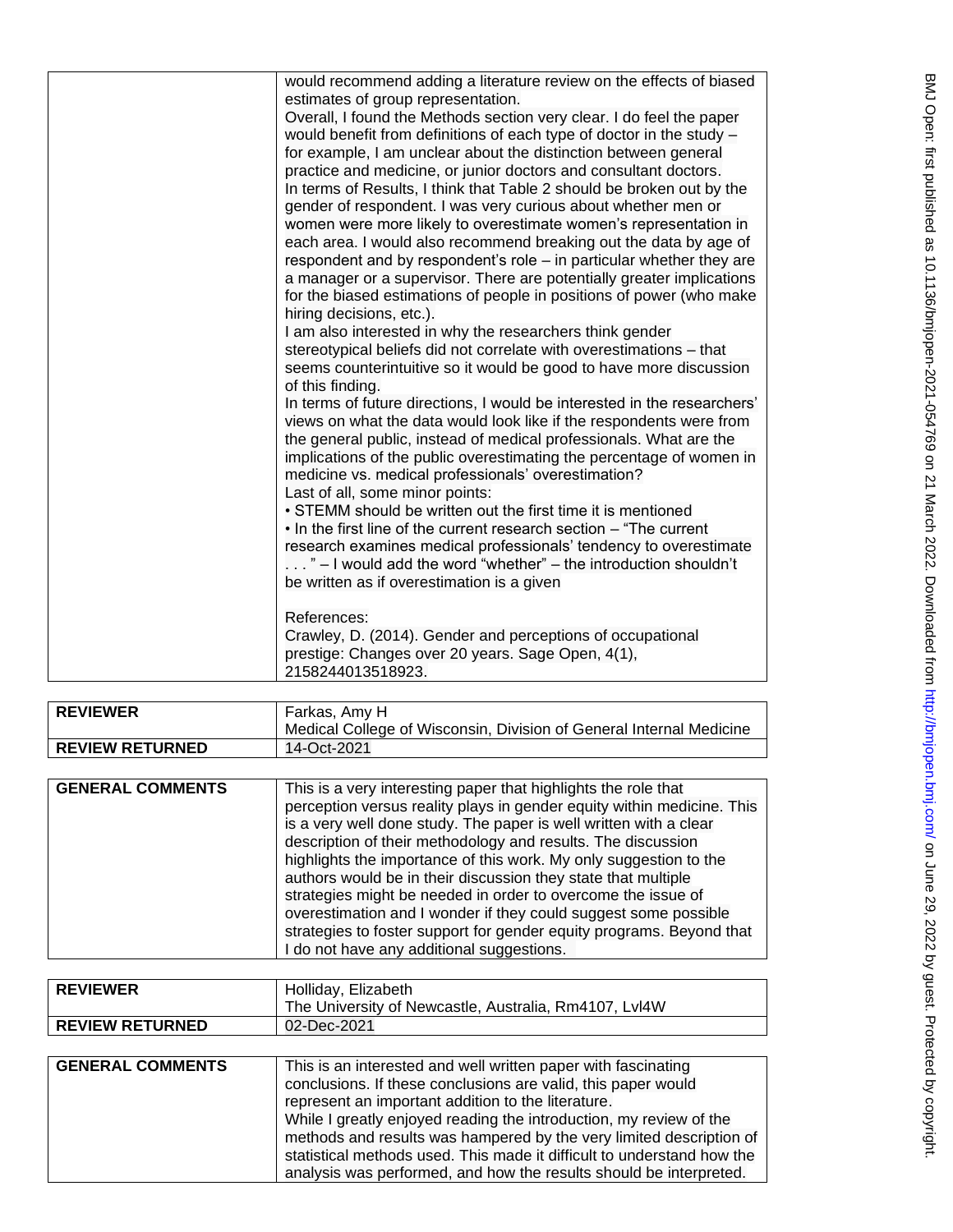| However, I believe these shortcomings can be readily rectified and<br>have outlined suggestions for doing so below. I am willing to review<br>a revised version of this manuscript that addresses my suggestions.<br>Methods<br>I found the reporting of statistical methods to be incomplete; I could<br>find no "statistical methods" section in the methods. Please include<br>such a section that describes all statistical tests used, and the<br>software package. Then update the STROBE checklist to show<br>where this content is provided.<br>For example, please the type of correlation statistic and how the<br>correlation was estimated to assist with interpretation of results in<br>Table 1 (or Table 2, as per my suggestion for a new Table 1 below).<br>The meaning of the correlation values in Table 1 was unclear to me<br>- which variables do these represent the correlation between?<br>On this same point, later in the results section there are interaction<br>estimates presented, with confidence intervals and model fit<br>statistics. Please describe the regression model used to estimate<br>these terms, specifying the response variable and all explanatory<br>variables. Also describe how any assumptions of the model were<br>assessed. It is difficult to properly assess the results without this<br>information.<br>I later noticed a brief description of a moderated regression analysis<br>mentioned partway through the results section, but this content<br>should be described in the methods, after first specifying the type of<br>regression model used. Please describe the type of regression<br>model using conventional terminology, that makes the assumed<br>distribution for the response variable or errors clear, e.g., linear<br>regression or a generalised linear model with the assumed response<br>distribution and link function used.<br>For the interaction terms, I suggest you describe assessing |
|------------------------------------------------------------------------------------------------------------------------------------------------------------------------------------------------------------------------------------------------------------------------------------------------------------------------------------------------------------------------------------------------------------------------------------------------------------------------------------------------------------------------------------------------------------------------------------------------------------------------------------------------------------------------------------------------------------------------------------------------------------------------------------------------------------------------------------------------------------------------------------------------------------------------------------------------------------------------------------------------------------------------------------------------------------------------------------------------------------------------------------------------------------------------------------------------------------------------------------------------------------------------------------------------------------------------------------------------------------------------------------------------------------------------------------------------------------------------------------------------------------------------------------------------------------------------------------------------------------------------------------------------------------------------------------------------------------------------------------------------------------------------------------------------------------------------------------------------------------------------------------------------------------------------------------------------------------------------------|
| for consistency with the rest of the paper and with terminology<br>widely used in epidemiology.<br><b>Results</b><br><b>Tables</b><br>It is standard to include a table showing participant characteristics<br>for key variables that may relate to the exposure or response, e.g.,<br>as frequency with percent for categorical variables, and mean with<br>SD or median with IQR for continuous variables. I suggest including<br>this as a new Table 1 and renumbering the existing tables to follow.<br>When describing results from the regression models, it would be<br>helpful to offer the reader explicit interpretations of the beta<br>coefficients and particularly the interaction terms at key instances<br>(e.g., one explanation for each model). In addition to clearly<br>describing the models (including outcomes and explanatory<br>variables) in the methods, such interpretations will help the reader to<br>understand the magnitude and relevance of the estimated effects.<br>This is particularly important for interaction terms, which most<br>readers do not intuitively understand. Spell it out - what does a<br>positive or negative, significant interaction term mean in the context<br>of each model? What does it imply about the modification of a<br>particular effect by gender, for example?                                                                                                                                                                                                                                                                                                                                                                                                                                                                                                                                                                                                                                       |

## **VERSION 1 – AUTHOR RESPONSE**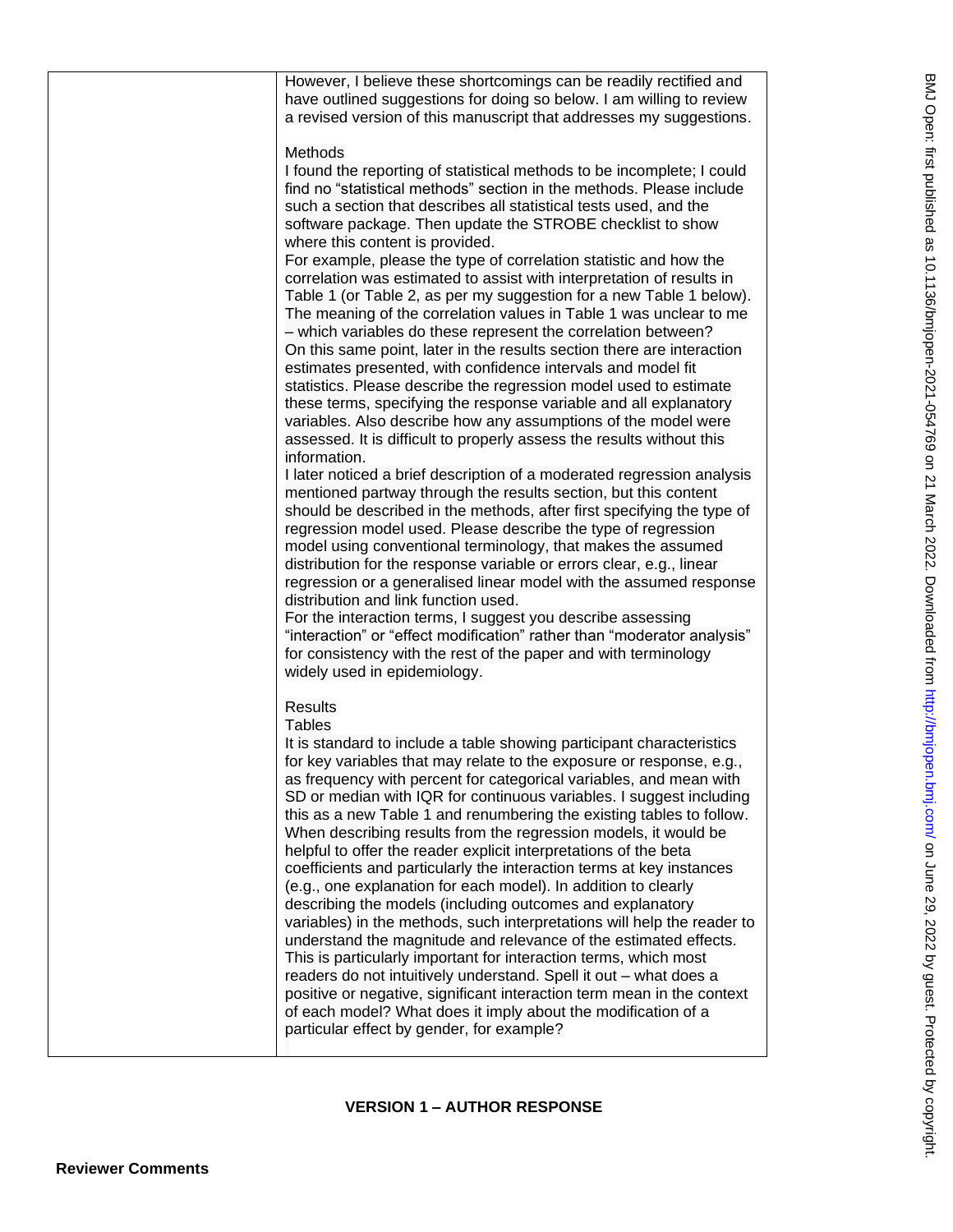Reviewer: 1

Dr. Simon Fleming, Queen Mary University of London

Comments to the Author:

It is one of life's pleasures to be able to accept a manuscript outright. When the paper in question addresses such an important and potentially nuanced topic with both qualitatively robust and culturally sensitive perspectives, it is even more so.

#### **Response #5**

We really appreciate your supportive comments!

Reviewer: 2

H. Wenwen Ni

Comments to the Author:

I'd like to start by congratulating the authors on an interesting and clearly written paper. I hope that the feedback I provide below will prove useful as they finalize their publication.

## **Response #6**

Thanks so much for all of your helpful comments. We have worked to address each of them, and the quality of the paper has surely grown as a result.

There are several points in the introduction that would benefit from greater precision and extrapolation. For example, the first paragraph mentions that "women are well represented in general practice / primary care, yet remain underrepresented in medical and surgical specialties" – it is important to mention that surgery and other medical specialties in which women are underrepresented tend to be seen as more prestigious. (See Crawley, 2014 for an example paper on the relationship between gender balance and occupational prestige). I also suggest that gender equality in the profession should be defined in the Introduction – i.e., what would be considered gender equality? Would it be 50% representation in all areas of medicine? Last of all, with regards to potential gender differences in supporting gender equality initiatives, there are likely a multitude of reasons in addition to gender bias. For example, gender-based initiatives usually benefit women but not men. That suggests that women will support them regardless of representation, while men may be looking for a reason not to support them. Overestimating women's representation may provide men with such a reason.

#### **Response #7**

We have made revisions in response to each of your aforementioned points, while also keeping advised word limits in mind. Specifically: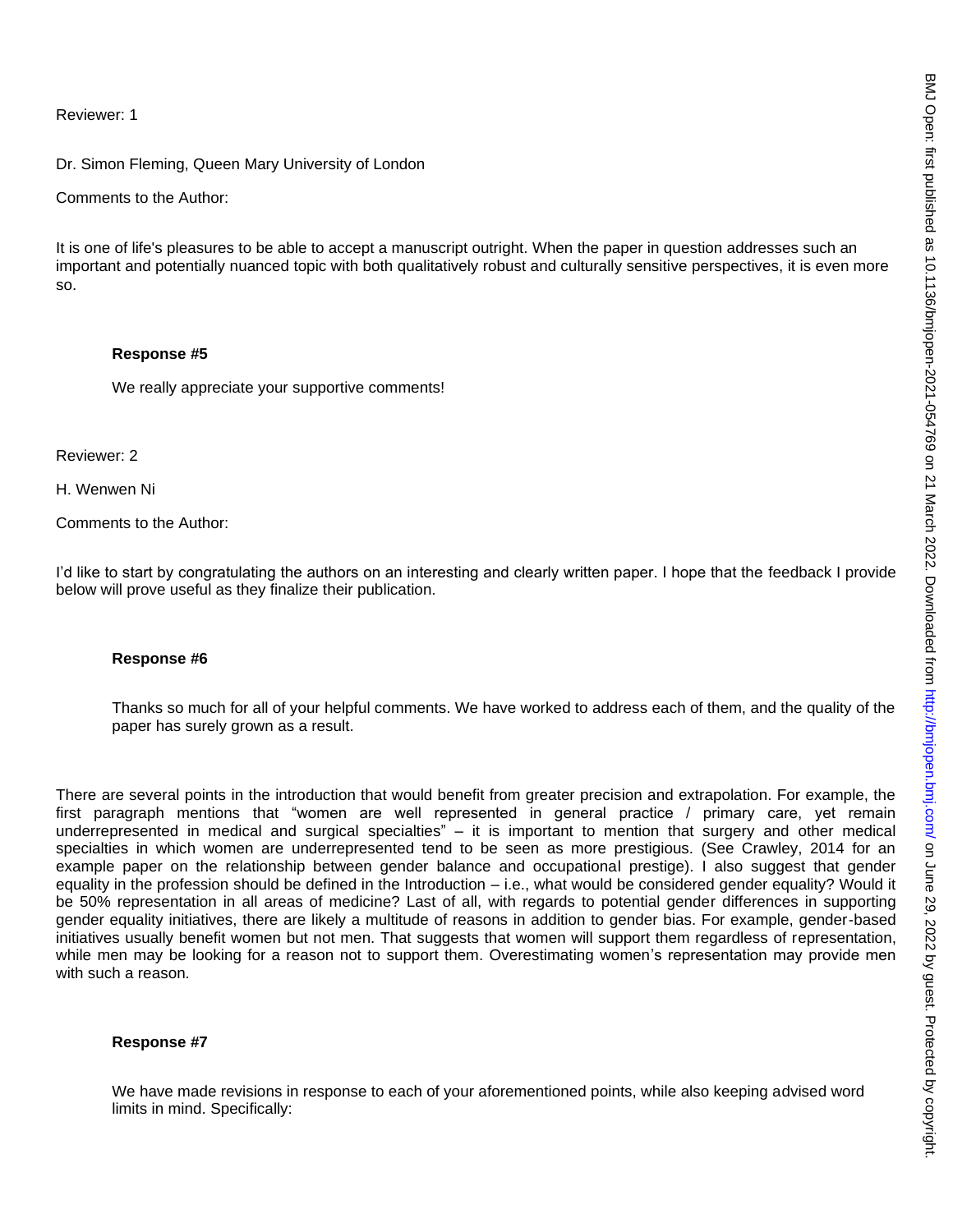(1) In the Introduction, we now state that differences in women's representation across areas of medicine have some parallels to the differing levels of pay and prestige around those areas. Specifically, we now state (new text in bold):

"Despite women's continuing underrepresentation in several areas of medicine **(including some of the highest paying and most prestigious areas) [6-8]**, their more prominent representation in general practice..."

(2) In the Introduction, we highlight for readers that gender equality is defined not just by numerical representation but the equal treatment of women (and individuals of other genders). Specifically, we now state (new text in bold):

"...gender-based initiatives and related groups (e.g., the General Medical Council Gender Equality Scheme, Women in Surgery at the Royal College of Surgeons) aim to promote not just the representation of women but also the *equal treatment* of women **– a recognition that true gender equality is achieved, and fundamentally defined, not just by numerical representation but the absence of gender bias in how women (and individuals of all genders) are perceived and treated.** Thus, representation aside, individuals may continue supporting..."

It is worth noting that with this revision we do not aim to offer a strict definition of gender equality that hinges on, for example, some fixed numerical threshold related to representation (e.g., 50%). This is in part because evidence suggests there can be varying conceptions of what constitutes 'equal' when it comes to numerical representation (e.g., Danbold & Unzueta, 2020), but also – perhaps more importantly – because what is most pertinent to the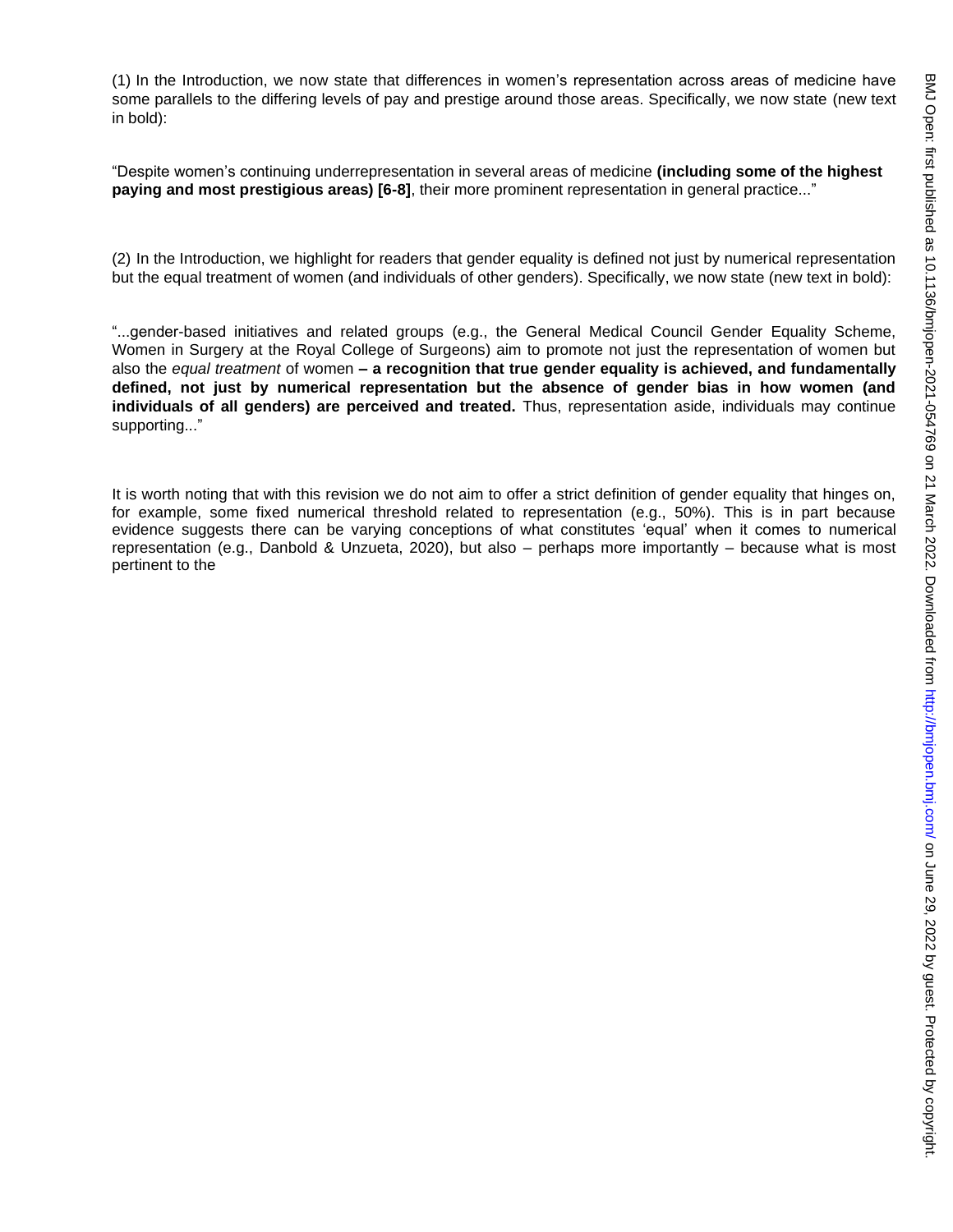current study is not how individuals (nor we as authors) integrate particular numerical thresholds into a definition of equality, but that numerical representation is not itself true gender equality (at any threshold). In other words, what is most important here is the idea that gender equality is about more than 'the numbers.' It is also about unbiased perceptions and treatment of women (and individuals of all genders), which is what we have aimed to highlight with this revision.

(3) In the Discussion section, we integrate your point that there could be other explanations for why men (who overestimate women's representation) may be less likely to support gender-equality initiatives. In addition to the possibility that men are less supportive of these initiatives because they are generally less likely to recognize that gender biases can still be an issue even after women's numerical representation has substantially grown (discussed in the Intro), and in addition to the possibility that men are less supportive of these initiatives because the recognition of women's growing numerical representation elicits a sense of threat (covered in the Discussion), as you say,

"...gender-based initiatives usually benefit women but not men. That suggests that women will support them regardless of representation, while men may be looking for a reason not to support them. Overestimating women's representation may provide men with such a reason."

If we follow your comment correctly, it suggests that social group/identity-based motives could also potentially be at play. For example, from the perspective of social identity theory and in line with notions of ingroup favoritism, individuals can be motivated to act in ways (or support actions/initiatives) that benefit their own ingroup. In this context, it could mean that if individuals perceive these gender-based initiatives as generally beneficial to women (as a group) but not men (as a group), women may generally be supportive of them while men will not be.

Overall, we think this fits nicely with some other ideas covered in the Discussion about the role of gender in moderating this overestimation effect. Therefore, in the Discussion we now state (all text is new):

"Another possibility is that this gender-moderated effect reflects an expression of ingroup favoritism [29,30]; if individuals perceive gender-based initiatives as generally beneficial to women (as a group) but not men, and they are motivated to act in ways that support their own gender-based ingroup (e.g., if they highly identify with their gender), women may be generally supportive of these initiatives while men may not be, especially if men's overestimation of women in the field helps justify a belief that making deliberate efforts to support members of an outgroup are no longer necessary (i.e., supporting initiatives that perceptibly benefit women)."

In terms of the literature review, I was unclear about how this study fits into the existing literature regarding estimates of women's representation in medicine. Has there been past research on the overestimation of women in medicine, or is this study the first? What about past research on estimations of women in other professions? I would recommend adding a literature review on the effects of biased estimates of group representation.

#### **Response #8**

We really appreciate the encouragement to dig a bit further into the existing literature on this topic. Unfortunately, to our knowledge, previous work on this topic is quite limited.

In our original version of this manuscript, we briefly described relevant findings from Swim et al., 1995 (*JPSP*). Supplementing this, we now cite a couple of additional papers, which similarly indicate that overestimating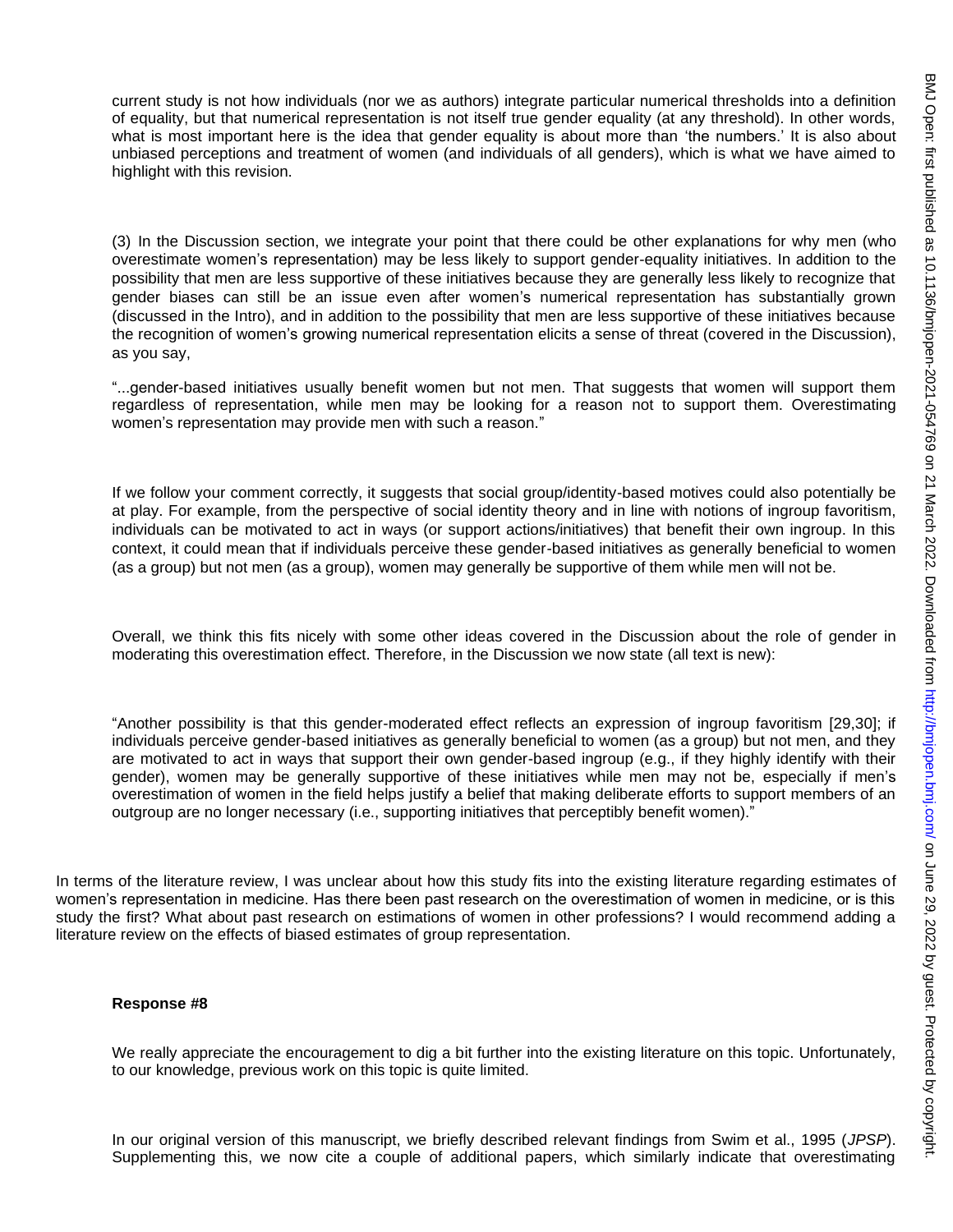women's representation (e.g., in politics) predicts lower support for initiatives that aim to support women and/or greater gender equality in those fields (Coffé & Reiser, 2021; Sanbonmatsu, 2003).

In efforts to keep our manuscript as close as possible to advised word limits, and given the consistent patterns of findings across these few studies, we have opted not to create a separate subsection discussing this small bit of literature. However, in addition to citing these additional papers, we have revised our manuscript to make it clearer that previous literature on this topic is indeed rather limited. Specifically, we now state (new text in bold):

"Indeed, **previous** research **on this topic, though limited in scope,** demonstrates that when individuals overestimate women's representation in a field (e.g., in **Science, Technology, Engineering, Mathematics and Medicine [**STEMM**], politics**), they show less support for initiatives that aim to help women in those fields [**9–11**]. Thus, medical professionals who overestimate..."

Overall, I found the Methods section very clear. I do feel the paper would benefit from definitions of each type of doctor in the study – for example, I am unclear about the distinction between general practice and medicine, or junior doctors and consultant doctors.

#### **Response #9**

In efforts to keep our manuscript as close as possible to advised word limits, we have made a concise revision that helps direct interested readers to this information (on websites maintained by the British Medical Association and the UK's National Health Service) by stating (in Participants and Procedure; all text is new):

"For more detailed descriptions of these areas and roles within medicine, see [18,19]."

In terms of Results, I think that Table 2 should be broken out by the gender of respondent. I was very curious about whether men or women were more likely to overestimate women's representation in each area. I would also recommend breaking out the data by age of respondent and by respondent's role – in particular whether they are a manager or a supervisor. There are potentially greater implications for the biased estimations of people in positions of power (who make hiring decisions, etc.).

#### **Response #10**

We appreciate these suggestions. While we do not have data on respondents' status as managers or supervisors, we do highlight the value of this idea for future research – see Response #12. We also feel that a breakdown of mean (over)estimations by age would be rather cumbersome (~50 discrete ages in the data \* 7 discrete areas/roles = 350 *t*-tests), though because these data are publicly accessible one could certainly explore these questions if they wanted to.

At the same time, in line with your recommendation to break out the results by gender of respondent, which seems particularly relevant to the current study, we now provide this more detailed information in a new Table 3 (similar to Table 2 in layout; note that we found it rather cluttered and 'busy' when trying to put these additional gender-specific results directly into Table 2).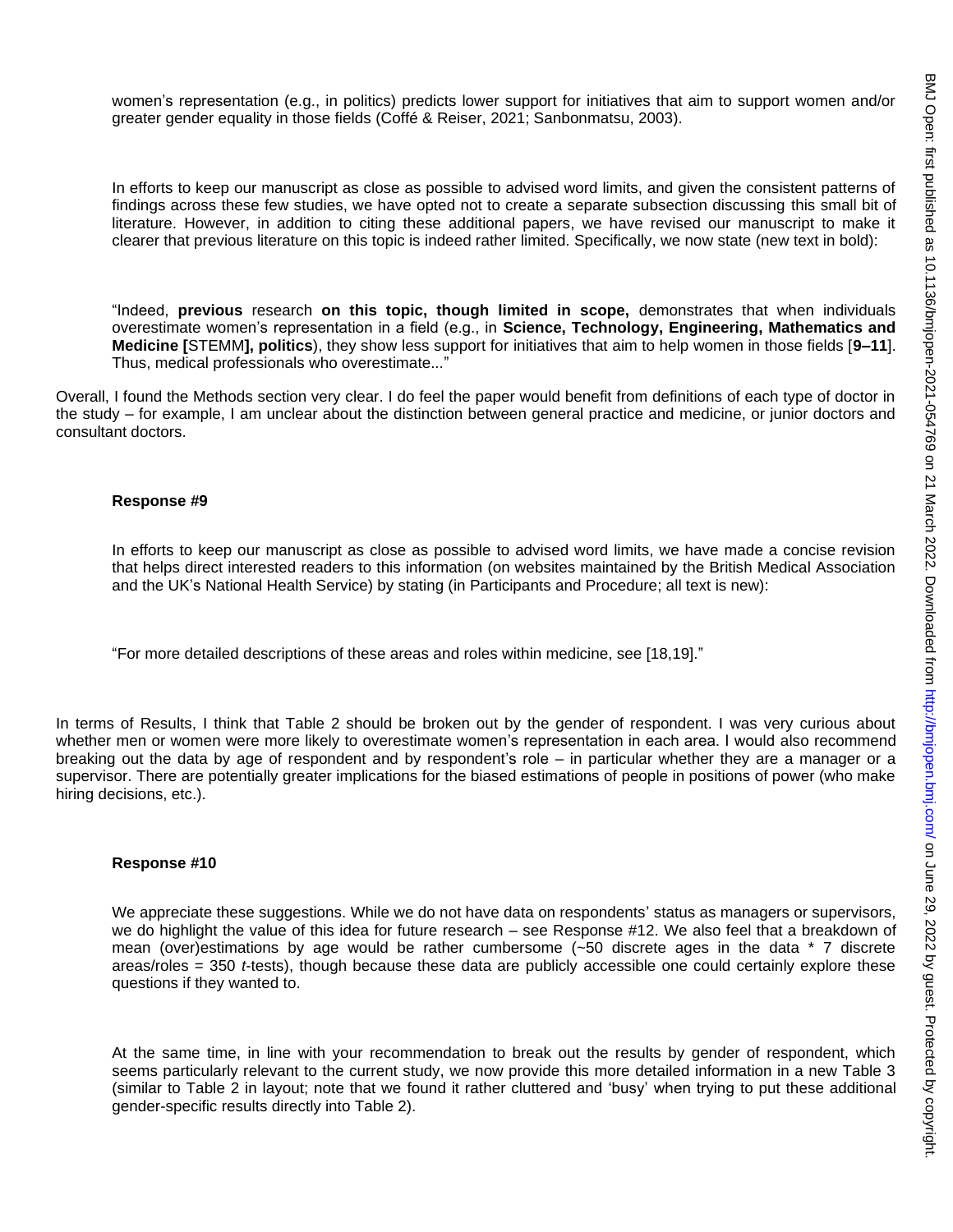As can be seen in Table 3, patterns of (over)estimation held consistently across male and female respondents. When directly comparing the magnitude of male and female respondents' mean deviations from the true representation of women in a given area/role (i.e., whether male and female respondents' mean [over/under]estimations for a given area/role significantly differed from one another), results showed that, by and large, the magnitude of these deviations did not significantly differ (exceptions, as noted in Table 3 with superscript letters: female respondents' mean overestimation of women consultants/GPs in General Practice was larger than that of male respondents' [*p* =

.01, *d* = .26]; male respondents' mean *under*estimations of women trainees in General Practice was greater than that of female respondents'  $[p = .03, d = .22]$ ).

I am also interested in why the researchers think gender stereotypical beliefs did not correlate with overestimations – that seems counterintuitive so it would be good to have more discussion of this finding.

#### **Response #11**

Thanks for raising this point, which we agree is an interesting one. We now briefly discuss this in the Discussion.

Specifically, we state (all text is new):

"It is also notable that medical professionals' endorsement of the gender-stereotypical belief that men are better suited for the profession was unrelated to their tendency to overestimate the proportion of women in the field (see Table 1). This held true for both male and female respondents. It suggests that overestimations of women's representation do not simply reflect a negative, pre-existing attitude (about women's suitability for the profession). Thus, while future research should further probe this relationship, their independence here indicates that medical professionals' estimates of women's representation are, in their own right, an important basis for understanding who is likely to support gender-equality initiatives, or resist them – particularly among men in the profession. While endorsement of this gender-stereotypical belief is important to consider, medical professionals' (over)estimations of women is key too."

In terms of future directions, I would be interested in the researchers' views on what the data would look like if the respondents were from the general public, instead of medical professionals. What are the implications of the public overestimating the percentage of women in medicine vs. medical professionals' overestimation?

#### **Response #12**

Another intriguing question, thanks! While we refrain from giving too much space to future directions and openended questions, we do now briefly discuss the value of examining these processes in other potentially important populations, including among the general public, and among leaders within the medical profession specifically (relating to an earlier comment; see Response #10). Specifically, we now state (all text is new):

"Future research might also examine whether the general public similarly tends to overestimate women's representation in the medical profession. Individuals outside the profession would presumably be just as prone, if not more so, to these erroneous estimates. If so, given the current evidence that this has adverse implications for one's willingness to support gender-equality initiatives, this would underscore the gravity of the issue – highlighting that resistance to establishing gender equality in the medical field may be coming from both those within and outside of the profession. In a similar vein, it will be valuable to examine whether these processes are evident specifically among leaders within the medical profession."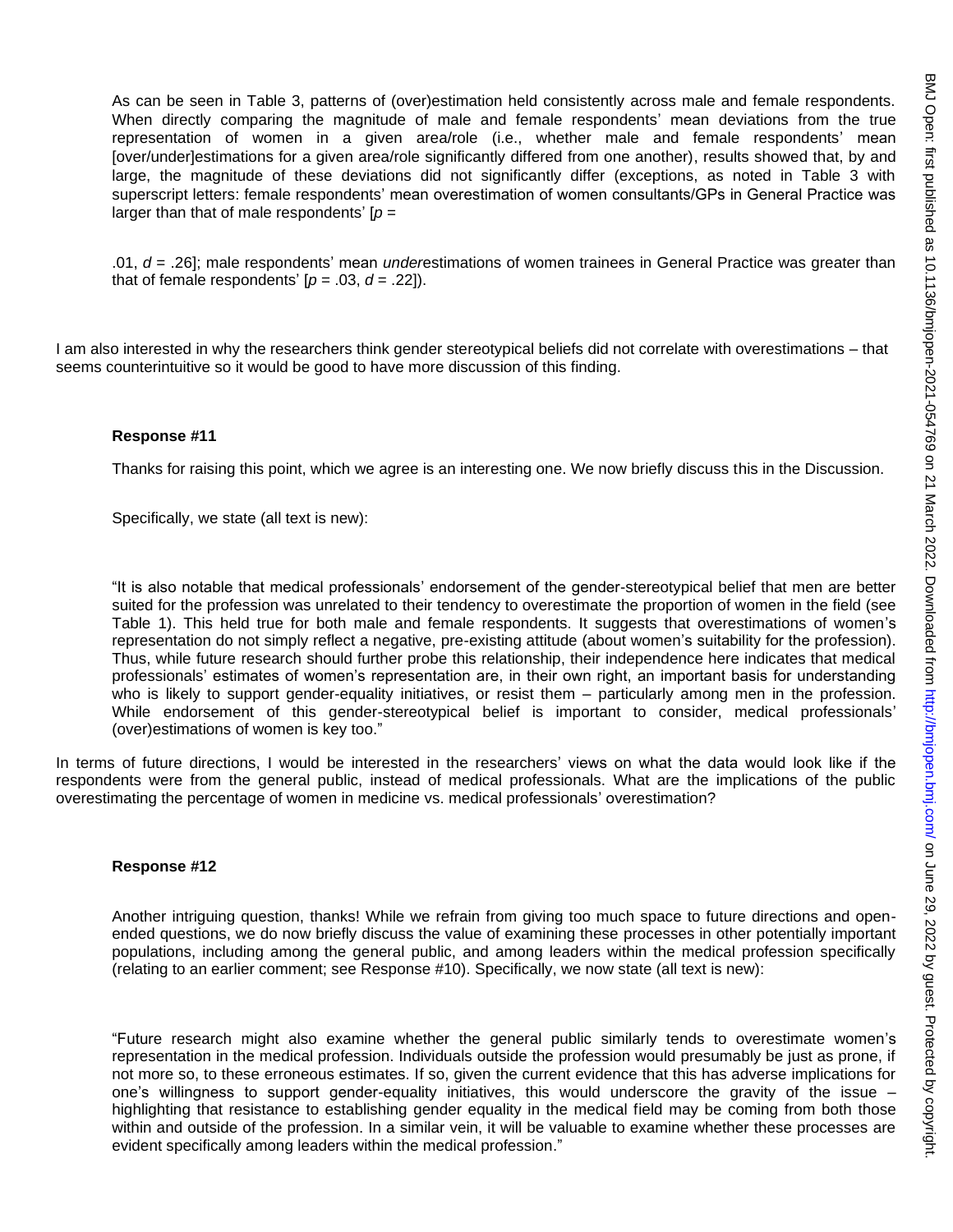There are of course a host of other potential implications we could discuss. For instance, among the general public, might overestimating women's representation in the medical field prompt a general devaluation of the field? Or might it expedite the normalization of, and thus decrease resistance to the idea of having/being assigned, a female surgeon for example? However, with this new text we opted to stay closer to the current study's findings and the implications that directly stem from it (regarding support for gender-equality initiatives).

Last of all, some minor points:

STEMM should be written out the first time it is mentioned

#### **Response #13**

We have now written this out when it is first used.

In the first line of the current research section – "The current research examines medical professionals' tendency to overestimate . . . " – I would add the word "whether" – the introduction shouldn't be written as if overestimation is a given

#### **Response #14**

Good point, thanks for noting it. That sentence has been revised to now state, "The current research examines **whether** medical professionals' tend to overestimate women's representation in medicine..."

References:

Crawley, D. (2014). Gender and perceptions of occupational prestige: Changes over 20 years. Sage Open, 4(1), 2158244013518923.

Reviewer: 3

Dr. Amy H Farkas, Medical College of Wisconsin

Comments to the Author:

This is a very interesting paper that highlights the role that perception versus reality plays in gender equity within medicine. This is a very well done study. The paper is well written with a clear description of their methodology and results. The discussion highlights the importance of this work. My only suggestion to the authors would be in their discussion they state that multiple strategies might be needed in order to overcome the issue of overestimation and I wonder if they could suggest some possible strategies to foster support for gender equity programs. Beyond that I do not have any additional suggestions.

#### **Response #15**

Thanks so much for your supportive and helpful comments. As requested, we have extended our General Discussion to say more about what strategies may be necessary to overcome this issue of overestimation, and to foster support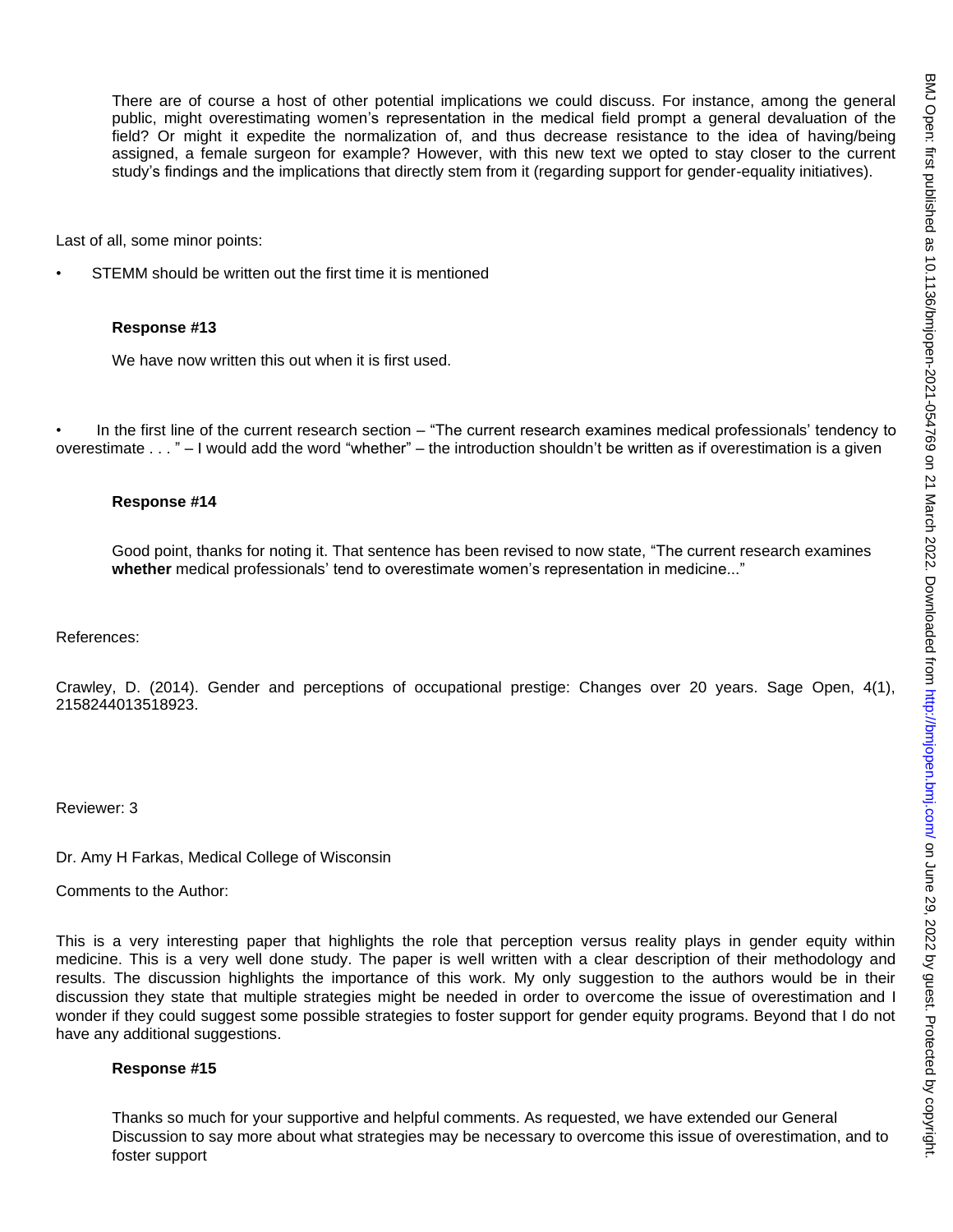for greater gender equality in the profession more broadly. While making efforts to keep our revised text concise, we have also added references to articles that provide further guidance and information about potential strategies for addressing persisting issues of gender inequality. Specifically, we now state (new text in bold):

"Overall, this suggests multiple strategies may be required to address the consequences of this overestimation effect, depending on whether or for whom it is underpinned by a sense of threat versus naïveté about ongoing issues of underrepresentation (if not also ongoing issues of gender bias). **For instance, targeted information campaigns that increase knowledge and awareness about women's true representation in different areas of medicine – along with information about persisting forms of gender bias (separate from matters of representation) – may be useful in fostering greater support for gender-based initiatives among medical professionals whose reservations about these initiatives are rooted in genuine naïveté about persisting issues with underrepresentation and bias. Yet among those whose resistance is rooted in a sense of threat by growing proportions of women in the profession, other strategies may be necessary (e.g., workrelated self-affirmation techniques that alleviate this sense of threat) [25,26]. There are a number of other potential strategies to consider as well, including those that aim to directly promote greater gender equality (for reviews, see [14,27]).**"

Reviewer: 4

Prof. Elizabeth Holliday, The University of Newcastle, Australia Comments to the Author:

This is an interested and well written paper with fascinating conclusions. If these conclusions are valid, this paper would represent an important addition to the literature.

While I greatly enjoyed reading the introduction, my review of the methods and results was hampered by the very limited description of statistical methods used. This made it difficult to understand how the analysis was performed, and how the results should be interpreted. However, I believe these shortcomings can be readily rectified and have outlined suggestions for doing so below. I am willing to review a revised version of this manuscript that addresses my suggestions.

## **Methods**

I found the reporting of statistical methods to be incomplete; I could find no "statistical methods" section in the methods. Please include such a section that describes all statistical tests used, and the software package. Then update the STROBE checklist to show where this content is provided.

For example, please the type of correlation statistic and how the correlation was estimated to assist with interpretation of results in Table 1 (or Table 2, as per my suggestion for a new Table 1 below).

## **Response #16**

Thanks so much for your supportive and helpful comments. We have now moved our descriptions of statistical approaches to a single subsection at the end of the Methods (see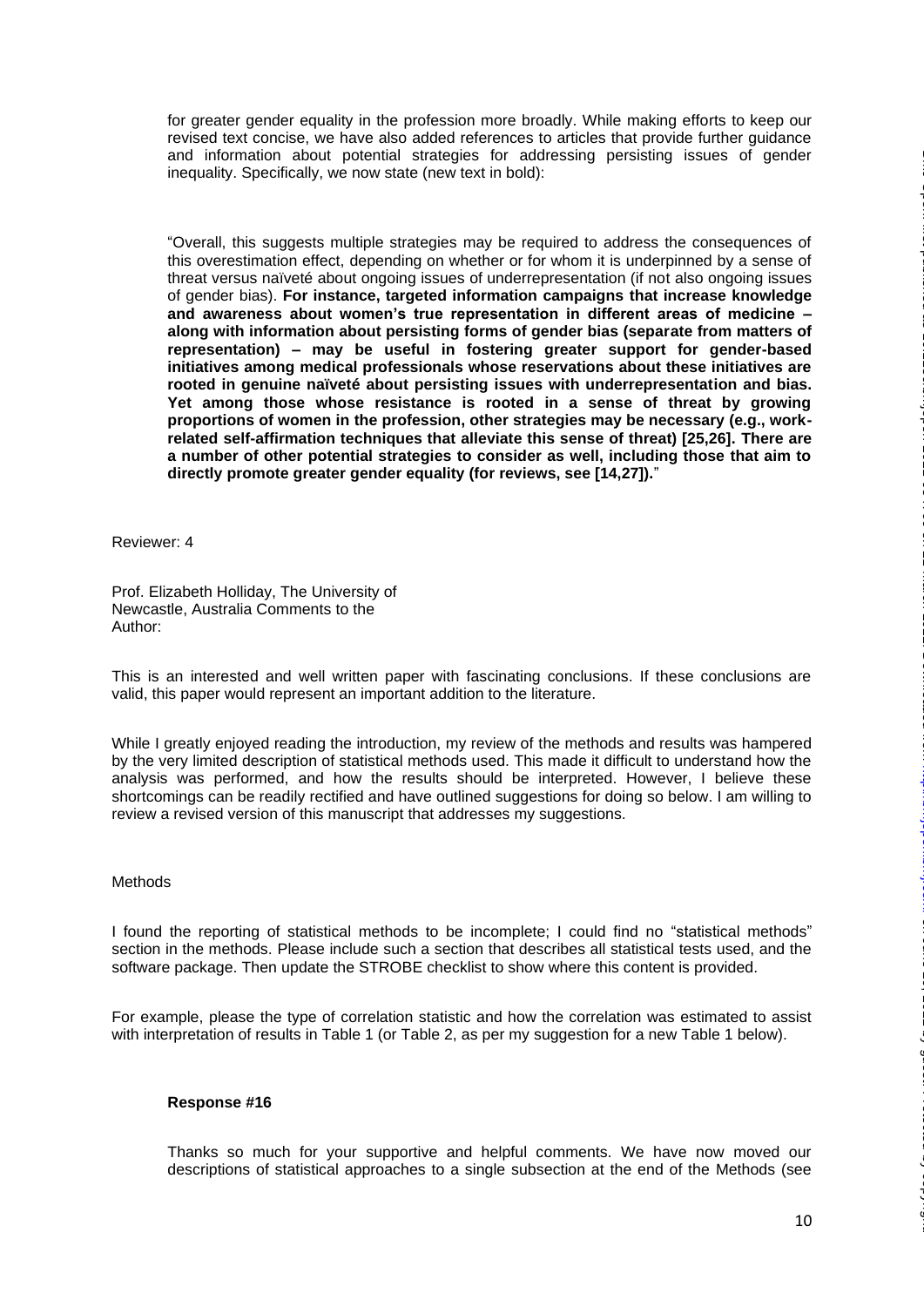pg. 9 of the manuscript), and have expanded these descriptions to provide more detail, as requested (e.g., specifying that Table 1 reflects bivariate [zero-order, Pearson] correlations). We have also updated the STROBE checklist to reflect these and all other revisions.

The meaning of the correlation values in Table 1 was unclear to me – which variables do these represent the correlation between?

#### **Response #17**

As noted above, these reflect bivariate (zero-order) correlations between pairs of variables, estimated separately for female respondents (above the diagonal) and male respondents (below the diagonal). The numbering across the top row of the table (1-9) correspond to the variables, as numbered, in the left column. To ensure that this is clear to readers, we have added and/or reiterated these details. Specifically, we have now expanded the Table 1 title to offer more detail, expanded the Table 1 notes to clarify what the numbering across the top row of the table represents, and have added a new paragraph preceding Table 1 that describes the basic contents of the table.

On this same point, later in the results section there are interaction estimates presented, with confidence intervals and model fit statistics. Please describe the regression model used to estimate these terms, specifying the response variable and all explanatory variables. Also describe how any assumptions of the model were assessed. It is difficult to properly assess the results without this information. I later noticed a brief description of a moderated regression analysis mentioned partway through the results section, but this content should be described in the methods, after first specifying the type of regression model used. Please describe the type of regression model using conventional terminology, that makes the assumed distribution for the response variable or errors clear, e.g., linear regression or a generalised linear model with the assumed response distribution and link function used. For the interaction terms, I suggest you describe assessing "interaction" or "effect modification" rather than "moderator analysis" for consistency with the rest of the paper and with terminology widely used in epidemiology.

#### **Response #18**

We have now provided much of this detail in a new subsection at the end of Methods, where we provide an overview of statistical methods. Specifically, we now state (all text is new):

"...tests of interactions using linear (ordinary least squares) regression via the PROCESS macro in SPSS, with 5,000 resamples for generating percentile bootstrap confidence intervals (for more details about PROCESS, see [23]). Primary regression analyses tested whether respondents' support for gender-based initiatives varied as function of their tendency to overestimate the proportion of women in medicine and their own gender (overestimation\*respondent-gender interaction) using PROCESS Model 1 (outcome: support for gender-based initiatives; predictor: overestimation of women's representation [meancentered]; moderator: gender [0 *female*, 1 *male*; mean-centered]; covariate: age; analyses without covariate evinced the same statistically significant results). Follow-up regression analyses mirrored primary regression analyses while further testing whether the hypothesized overestimation\*respondent-gender effect was robust and/or qualified by respondents' endorsement of the gender-stereotypical belief that men are superior for the medical profession (overestimation\*respondent gender\*gender-stereotypical belief) using PROCESS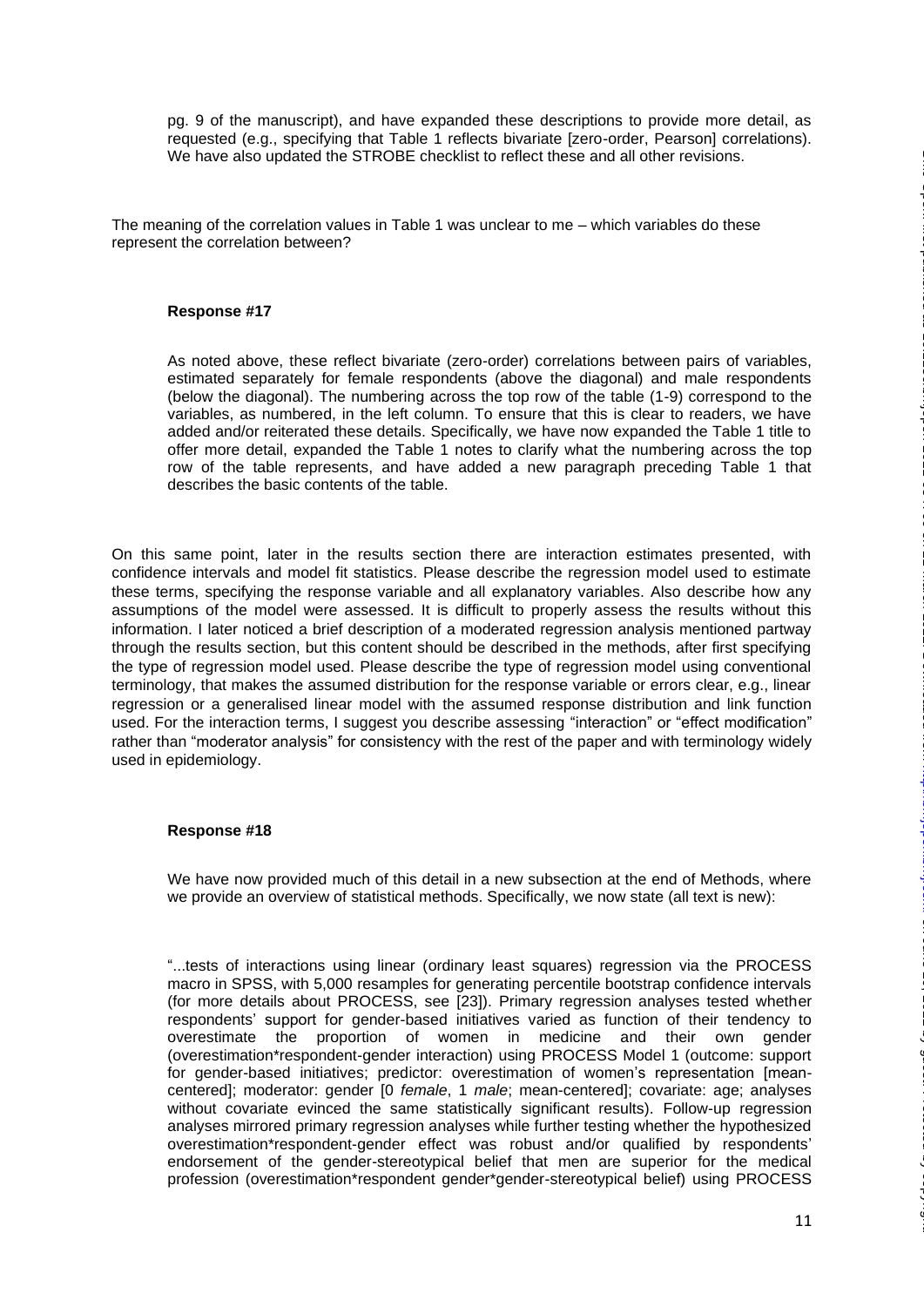Model 3 (regression model identical to the primary regression model, but with the inclusion of a second moderator, endorsement of gender-stereotypical belief, and its corresponding interaction terms)."

As can be seen, following your suggestions, we now provide more detailed descriptions of statistical methods, models for testing moderation, and have revised the 'moderation' term to align with descriptions of corresponding results (now referred to as 'tests of interactions'). Regarding underlying model assumptions, following more recent standards in psychology (if not other fields), we employ methods that avoid sole reliance on traditional model assumptions. Most notably, this includes our use of resampling (with replacement) to generate percentile bootstrap confidence intervals, which do not require distributional assumptions (e.g., normally distributed errors). As an aside, in our experience it can be useful to note that, "Contrary to the beliefs of some, the assumption of normality does not pertain to the distribution of Y itself [the outcome variable] or to the predictors of Y in the regression model. Regression analysis makes no assumptions about the shape of these distributions" (Hayes, 2018).

As can be seen in the newly added text stated above, we make clear to readers that we use percentile bootstrap confidence intervals. With advised word limits in mind, we do not get into too much detail about this in the manuscript but would like to also note here that to further probe the potential of heteroscedasticity influencing our findings, we reran our primary regression analyses (tests of interactions, with 5,000 resamples) using an alternative, heteroscedasticity-consistent covariance matrix estimator (HC3; see Hayes & Cai, 2007). Results evinced all the same statistically significant results as in our original analyses. We also reran our *t*-tests using 5,000 resamples for producing percentile bootstrap confidence intervals. Again, we found all the same (statistically significant) results as in our original analyses. Finally, while there are differing perspectives on how to handle potential outliers – and with our sample size, this seems like a relatively minor concern – we did inspect our data for outliers on any key variables, via boxplots that specify the median, the IQR (computed from Tukey's hinges), and any cases with values outside that IQR by a factor of three (this is a standard metric used in SPSS for identifying extreme outliers). When removing these potential outliers (*n*=8), all of our findings remain the same. In fact, if anything, our effects get stronger (smaller *p*-values, larger *d*'s).

## **Results**

#### **Tables**

It is standard to include a table showing participant characteristics for key variables that may relate to the exposure or response, e.g., as frequency with percent for categorical variables, and mean with SD or median with IQR for continuous variables. I suggest including this as a new Table 1 and renumbering the existing tables to follow.

## **Response #20**

Thanks for this suggestion, and we appreciate that different disciplines have different standards for how information about participants and key variables are reported (e.g., in text vs. tables). In this manuscript, we sought to ensure that this basic information is provided yet while avoiding too much redundancy across text and tables. As such, we have opted to provide basic demographic information in text, and basic information about key variables in relevant tables (e.g., Table 1 provides an overview of bivariate correlations, Table 2 provides means and SDs, and Table 3 now provides a breakdown of these means and SDs by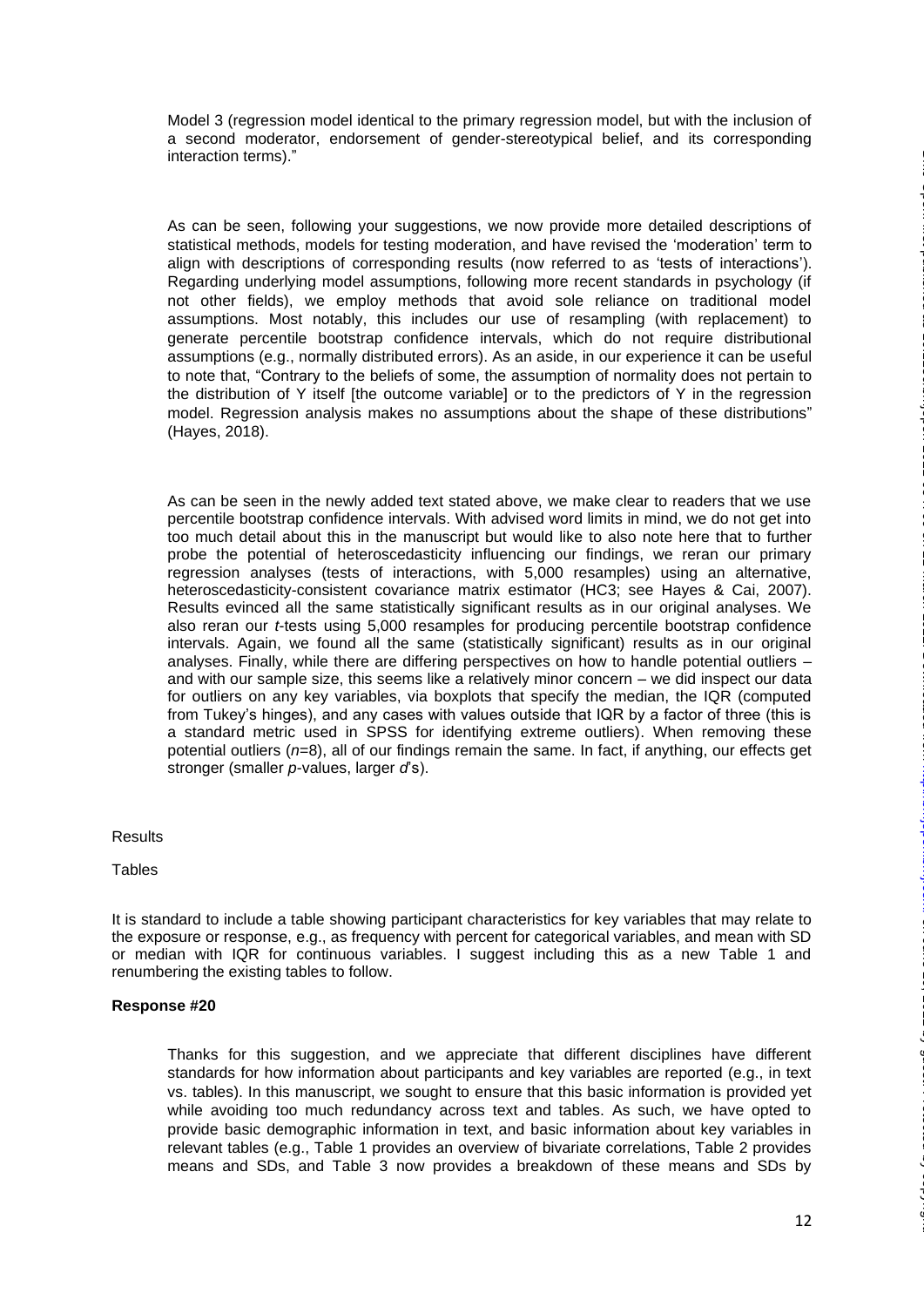respondent gender). And of course, because we have made these data publicly accessible, any additional information desired can be gathered by interested readers.

When describing results from the regression models, it would be helpful to offer the reader explicit interpretations of the beta coefficients and particularly the interaction terms at key instances (e.g., one explanation for each model). In addition to clearly describing the models (including outcomes and explanatory variables) in the methods, such interpretations will help the reader to understand the magnitude and relevance of the estimated effects. This is particularly important for interaction terms, which most readers do not intuitively understand. Spell it out – what does a positive or negative, significant interaction term mean in the context of each model? What does it imply about the modification of a particular effect by gender, for example?

### **Response #21**

Thanks for this suggestion, and we agree that regression coefficients are not always easily interpreted. Ultimately, we believe the coefficients affiliated with the simple slopes are the most important and relevant for readers to understand. Therefore, we have now added a more thorough and straightforward interpretation of these coefficients (and similarly so for our follow-up regression analyses that probe a three-way interaction).

In particular, when describing the primary interaction (see Figure 1), we now state (new text in bold):

"...simple slopes further showed that female respondents' (over)estimates were unrelated to their level of support (*B*=.00, 95% CI=-.02 to .02, *p*=.92), yet male respondents' tendency to overestimate the proportion of women in medicine predicted lower support for gender-based initiatives  $(B=-.04, 95\%$  CI=-.06 to  $-.02, p < .001$ ). In other words, among female **respondents, regardless of their estimations of women in medicine, there was no systematic difference in their level of support for gender-based initiatives. Yet among male respondents, there were systematic differences; in essence, for every 1% increase in their (over)estimations of the proportion of women in medicine, men's support for gender-based initiatives dropped by .04 points on average (thus, being 12% higher in one's overestimations equated to approximately a half-point decrease in level of support; see Figure 1 for a visual illustration).**"

We believe that this newly added text, along with the visualization of results (Figure 1), will help readers better understand our findings in a meaningful way. To supplement this, we have also added a more general description of the interaction. Specifically, just before describing the simple slopes, we now state (all text is new):

"Generally speaking, this means that as medical professionals got more severe in their overestimations of women's true representation, the disparity between female and male medical professionals' support for gender-based initiatives grew larger – as illustrated in Figure 1."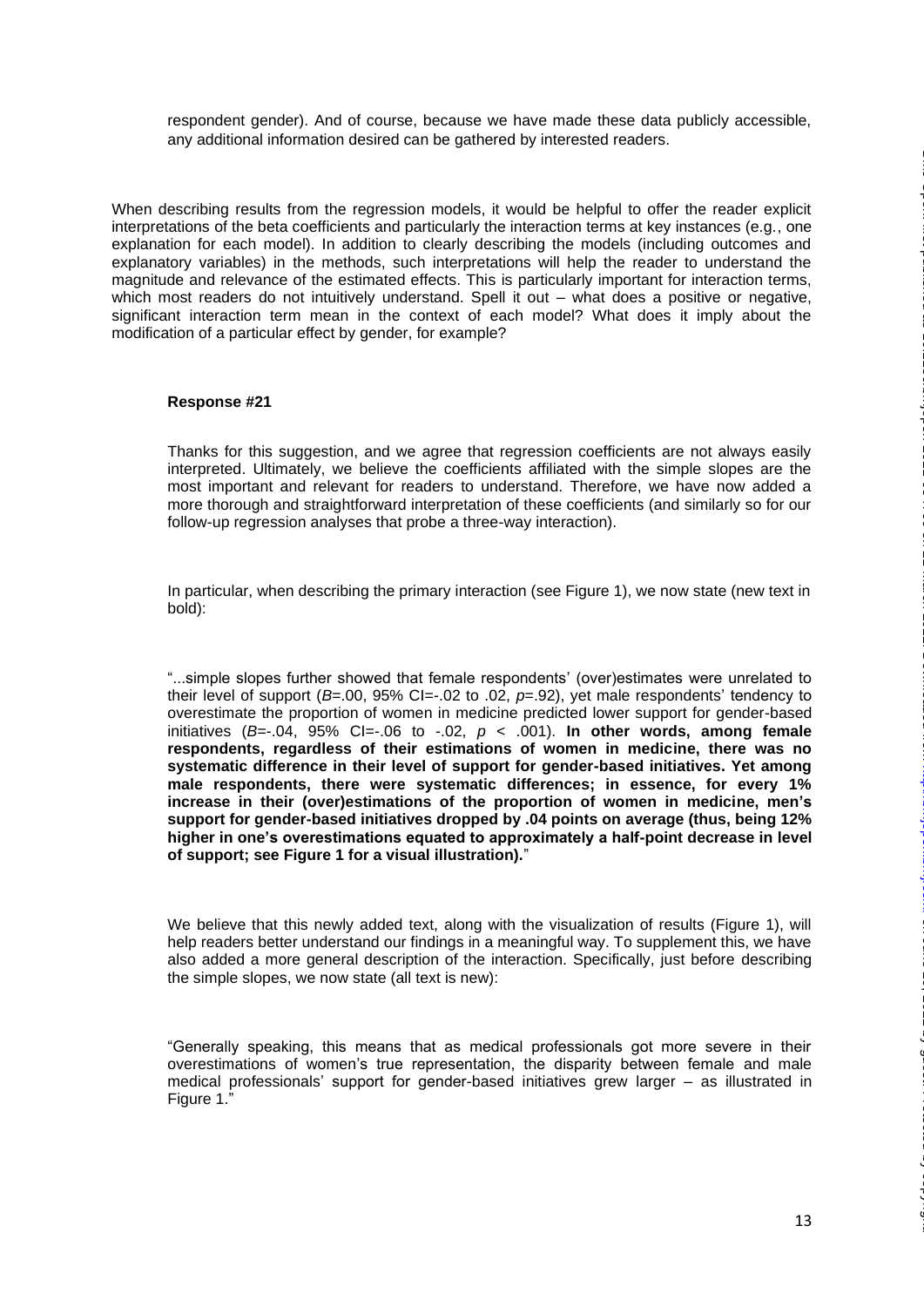Notably, we have not offered more detailed descriptions of the interaction or other coefficients in the manuscript (though see below) in part because a direct interpretation of them is, in itself, probably not that useful to readers. For instance, the interaction term does not have a particularly intuitive meaning (in essence, it describes a difference between differences). Similarly, the two coefficients affiliated with the two key predictors in the regression model (respondent gender, [over]estimated proportion of women in medicine) are not very meaningful in their own right

– in part because these effects are qualified by an interaction, and in part because the coefficients themselves are shaped by the (largely arbitrary) coding of the gender variable in the data (0 *female*, 1 *male*), along with the use of mean centering in analyses (though meancentering is generally valuable for ensuring coefficients reflect meaningful *values* within the data). Nevertheless, as a little FYI, here is a description of these coefficients (for our primary analyses, as illustrated in Figure 1):

Overestimation,  $B = -0.02$ : When the mean-centered equivalent of respondent gender is 0, for every 1% increase inindividuals' (over)estimation of the proportion of women in medicine there is an average drop of .02 points in their level of support for gender-based initiatives. Note that because of how gender is coded (0 *female*, 1 *male*), and the slight difference in the numbers of female and male respondents in the sample (sample is ~47% female), when the mean-centered equivalent of respondent gender is 0, this is roughly, but not exactly, analogous to saying that this coefficient is an applicable depiction 'across the two genders' – though again, this is not precisely correct, given that there is not exactly the same number of female and male respondents.

Respondent gender,  $B = -0.40$ : At the mean of the sample's (over)estimation of the proportion of women in medicine (i.e., at the 'average' level of overestimation within the sample, or when the mean-centered equivalent of the sample's overestimation is zero), compared to female respondents, male respondents are on average .40 points lower in their level of support for gender-based initiatives. As can be seen, this coefficient only describes the size of the gender difference (in level of support for gender-equality initiatives) at one particular level of (over)estimation (i.e., at the mean level of overestimation within the sample). It may also be worth noting that if we had not used mean-centering in our analyses, this coefficient would look different and arguably be less meaningful as it would describe the size of the gender difference at the point where individuals neither over- nor underestimate women's representation (rather than describing the size of the difference at the mean level of overestimation). Moreover, as the significant interaction term indicates, this value is not particularly important because the size of this gender difference systematically changes as a function of just how much individuals overestimate women's representation.

Overestimation\*respondent-gender interaction, *B*=-.04: For every 1% increase in individuals' (over)estimations of the proportion of women in medicine, the *magnitude of the difference* between female and male respondents' level of support for gender-based initiatives grows by .04 (as you are probably aware, the sign of the interaction term [negative vs. positive] reflects the particular coding of the gender variable; Figure 1 provides a nice supplement to illustrate the nature of this interaction).

Our sense is that the more general statement of the interaction term, which we have now added (see new text quoted earlier in Response #21), along with the illustration of results in Figure 1, and the expanded description of simple slopes (see new text quoted earlier in Response #21), will together provide readers with a meaningful understanding of our findings.